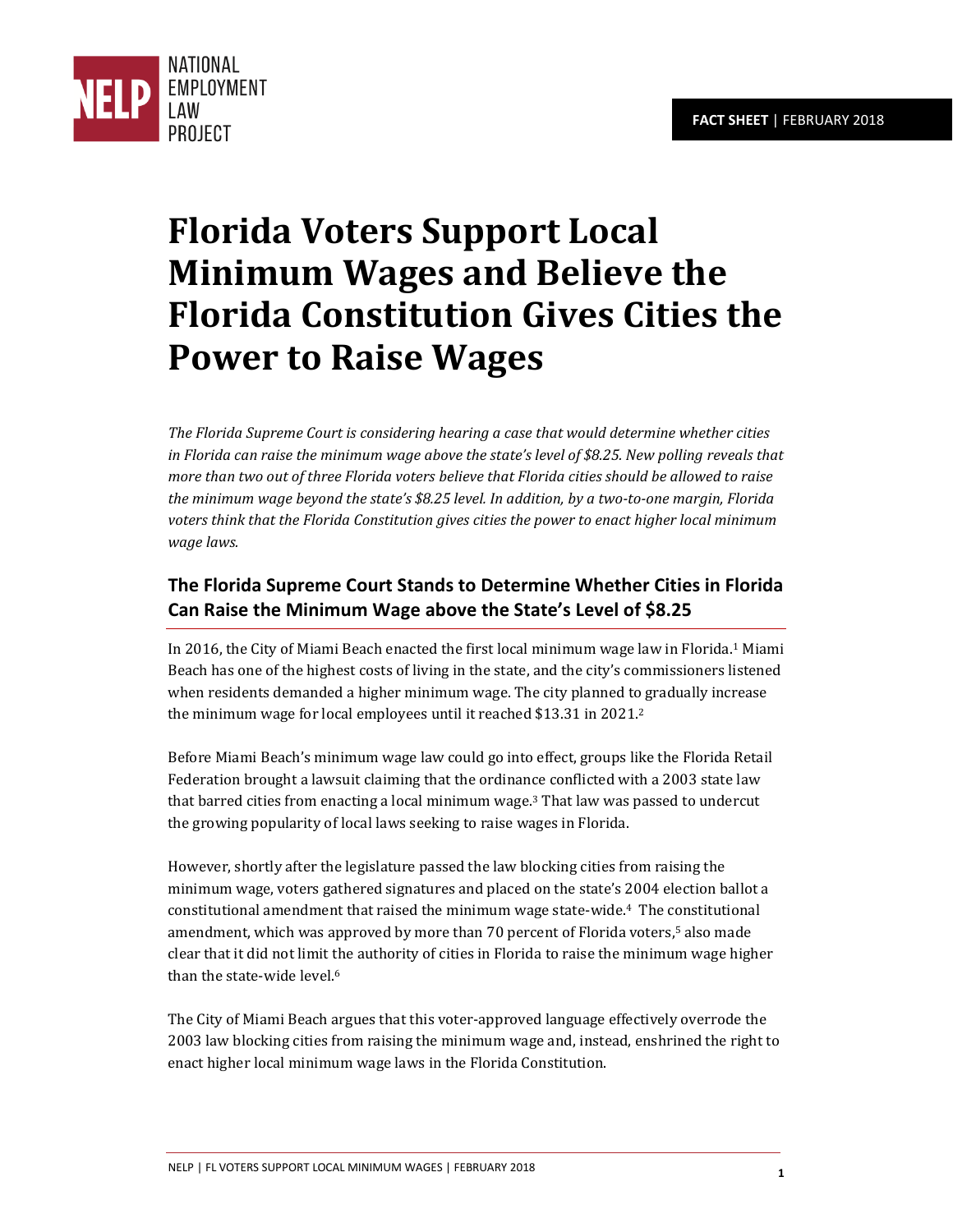The Florida Supreme Court is now deciding whether to review the Miami Beach case. Two lower courts have found that Miami Beach does not have the right to enact its own minimum wage.7 They did not read the 2004 constitutional amendment establishing the Florida minimum wage as protecting cities' local power when it comes to wages. The courts relied on a narrow reading and argued that the 2004 constitutional amendment had to have *expressly* taken away the legislature's power to prohibit local minimum wage laws in Florida in order to repeal the legislature's ban and empower cities to enact local minimum wages higher than the state's minimum wage.<sup>8</sup>

A new poll of Florida voters tests how a typical voter would understand the language in the 2004 amendment that spoke about local bodies, such as cities, adopting higher minimum wages. The new poll shows that the lower courts' reading of the 2004 constitutional amendment does not match what voters likely understood they were voting for when they approved Florida's minimum wage amendment.

### **More than 2 out of 3 Florida Voters Believe that Florida Cities Should Be Allowed to Raise the Minimum Wage above the State's \$8.25 Level**

The new poll fielded by Public Policy Polling this month asked Florida voters whether they think that Florida cities should be allowed to raise the minimum wage higher than the state's \$8.25 level. The vast majority of voters, 67 percent, report that they think Florida cities should be allowed to raise the minimum wage higher than the state's \$8.25 level. Just over a quarter, 28 percent, disagreed, and 5 percent reported they were "Not sure."

The strong support in the poll for allowing cities to enact their own higher local minimum wage laws crossed party lines: Republican voters back higher local minimum wages by a 53 to-37 percent margin, Independent voters back them by an overwhelming 68-to-29 percent margin, and Democratic voters do so by an even larger 79-to-18 percent margin.

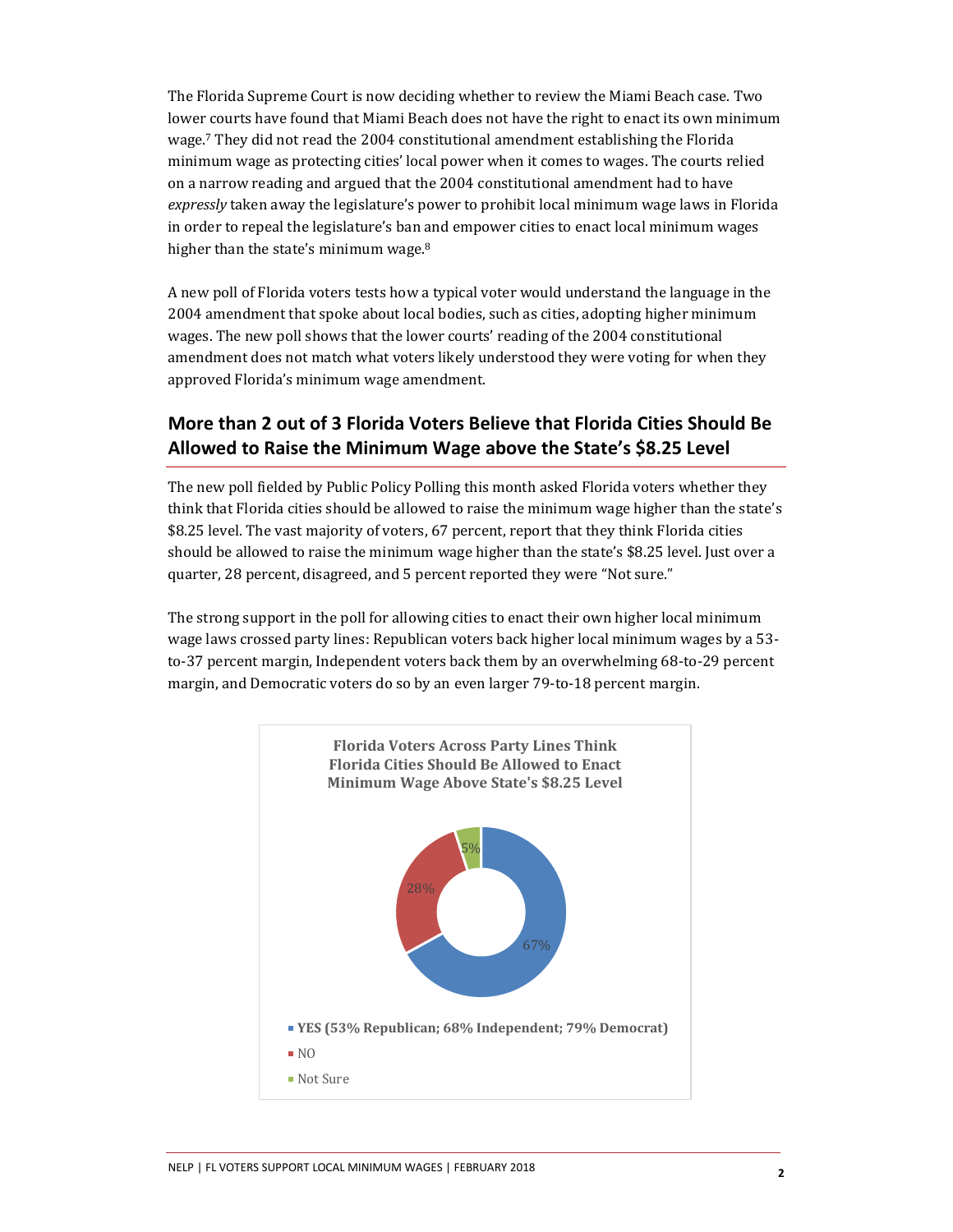The Florida legislature's actions do not align with voters' strong support of local power when it comes to the minimum wage. In 2003, the state legislature expressly prohibited cities and counties in Florida from adopting local minimum wage laws higher than the federal minimum wage.<sup>9</sup> After Florida's voters adopted the 2004 constitutional amendment establishing the state's first minimum wage, Florida legislators amended the 2003 minimum wage preemption law to also expressly prohibit local minimum wage laws that exceeded the state minimum wage rate.<sup>10</sup>

The Florida legislature is not alone in having passed legislation to block cities and counties from adopting local minimum wages higher than federal or state levels. As more cities and counties across the country use their local powers to adopt higher local minimum wage laws, the number of state legislatures taking away local control over the minimum wage has dramatically increased.<sup>11</sup>

To date, more than 40 cities and counties in a wide range of states like California, New Mexico, and Arizona have adopted local minimum wage laws.12 Local power to raise the minimum wage allows higher-cost-of-living communities to adopt a minimum wage level that better matches their higher housing and living costs. In addition, local power to raise wages helps cities and counties respond to residents' needs and demands when political gridlock and corporate interests keep state legislatures from taking action to raise the state minimum wage.

Twenty-five states, including Florida, have passed laws that prohibit cities from passing their own local minimum wage laws. Most of these preemption laws have been passed in recent years in response to a marked increase in the number of localities that have adopted local minimum wage laws.13 In 2017, for example, Missouri legislators took away the power of cities and counties in Missouri to enact higher local minimum wage laws after the City of St. Louis adopted the state's first local minimum wage law (even after the Missouri Supreme Court upheld the law as a valid exercise of that city's powers).<sup>14</sup>

While legislators often claim that they are concerned about creating a "patchwork" of local laws when revoking local control over a particular issue, businesses have long adapted to varying local rules on a wide range of topics, from traffic laws to environmental regulations to civil rights and consumer protections.15 The rapid increase in the number of minimum wage preemption laws across the country has followed corporate lobbyists' increased focus on taking away local control over wages and other issues that affect the corporate bottom line.16 In fact, the American Legislative Exchange Council (ALEC), a corporate-backed group with extensive lobbying resources and influence in state legislatures, has made preemption of minimum wage and other policies a primary goal in recent years. $17$ 

For more information on the rise of minimum wage preemption, see NELP's fact sheet "[Fighting Preemption: The Movement for Higher Wages Must Oppose State Efforts to Block](http://www.nelp.org/publication/fighting-preemption-local-minimum-wage-laws/)  [Local Minimum Wage Laws](http://www.nelp.org/publication/fighting-preemption-local-minimum-wage-laws/)."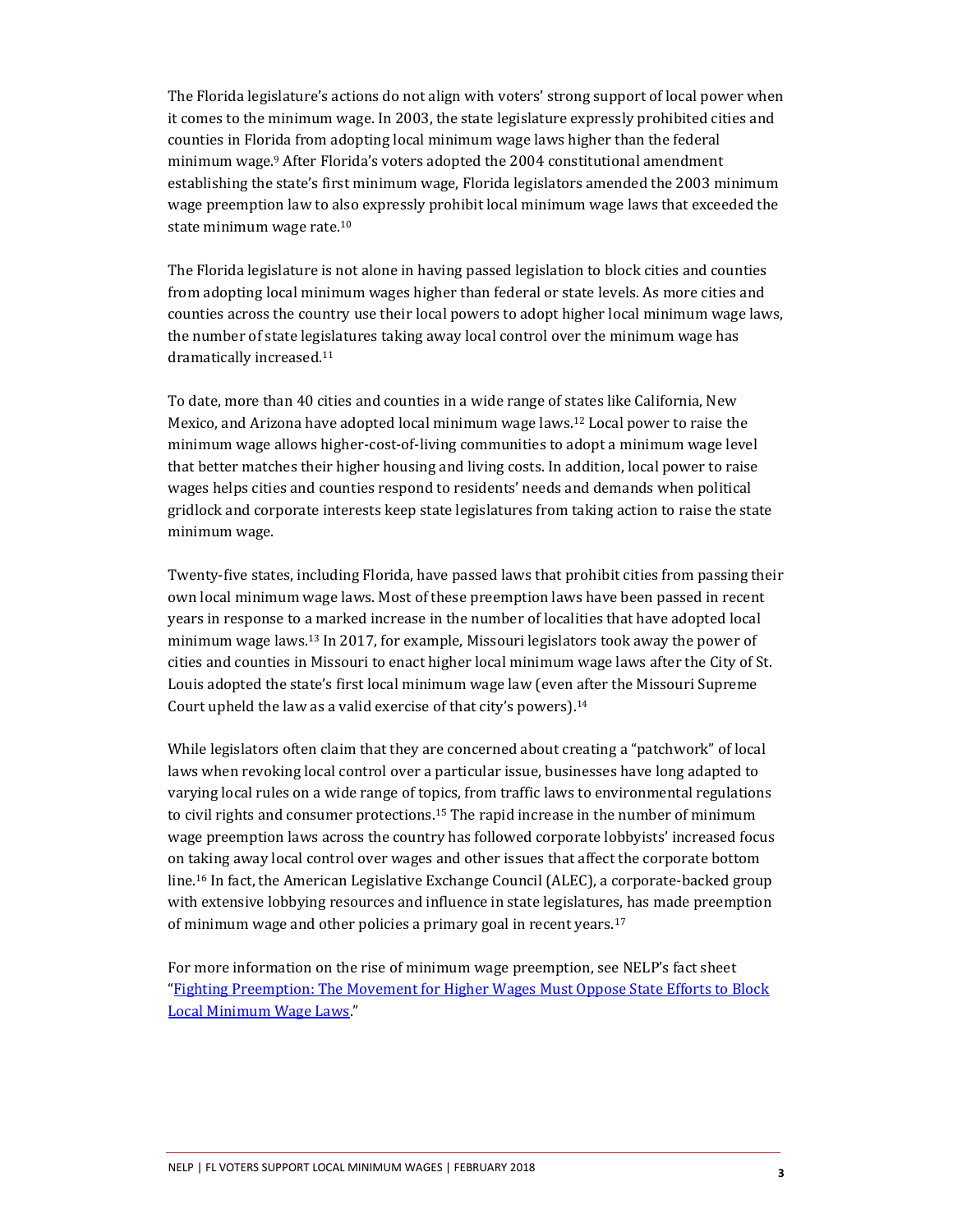# **Florida Voters Believe that Florida Cities Have the Right to Adopt a Local Minimum Wage Higher Than the State Minimum Wage by a 2 to 1 Margin**

The new poll described above also asked voters about the 2004 ballot initiative that established Florida's state minimum wage in the Florida Constitution. The initiative passed with the approval of more than 70 percent of Florida voters.<sup>18</sup>

The poll specifically asked voters what they thought about the language in the 2004 constitutional amendment that addressed the power of cities and other public bodies to adopt a local minimum wage above the state level. The poll asked:

*Several years ago Florida voters approved a constitutional amendment that established Florida's minimum wage. The amendment also stated that it should not be construed to limit the authority of any public body to adopt or enforce any law that provides for payment of higher wages. Based on this language in the amendment, do you think a public body like a Florida city would have the right to adopt a local minimum wage higher than the state minimum wage, or not?<sup>19</sup>* 

By a 2 to 1 margin (61 percent to 30 percent), Florida voters responded that they would read the language as giving cities the right to raise the minimum wage. The voters' common sense understanding of the amendment's impact on local power to raise the minimum wage crossed party lines. For example, Republican voters read the amendment as authorizing higher local minimum wages by a 51-to-40 percent margin, Independent voters understood it that way by a decisive 64-to-26 percent margin, and Democratic voters did by an overwhelming 68 to-23 percent margin.



This understanding of typical voters stands in stark contrast to the lower courts' much more narrow, technical reading of the amendment in the Miami Beach case. The lower courts both concluded that Florida cities do not have the power to enact local minimum wages higher than the state minimum wage because the amendment did not *expressly* prohibit the state legislature from adopting laws that would take away local control over the minimum wage. $^{20}$ The Florida Supreme Court now has the opportunity to weigh in on the correct reading of the 2004 constitutional amendment if it decides to review the case.